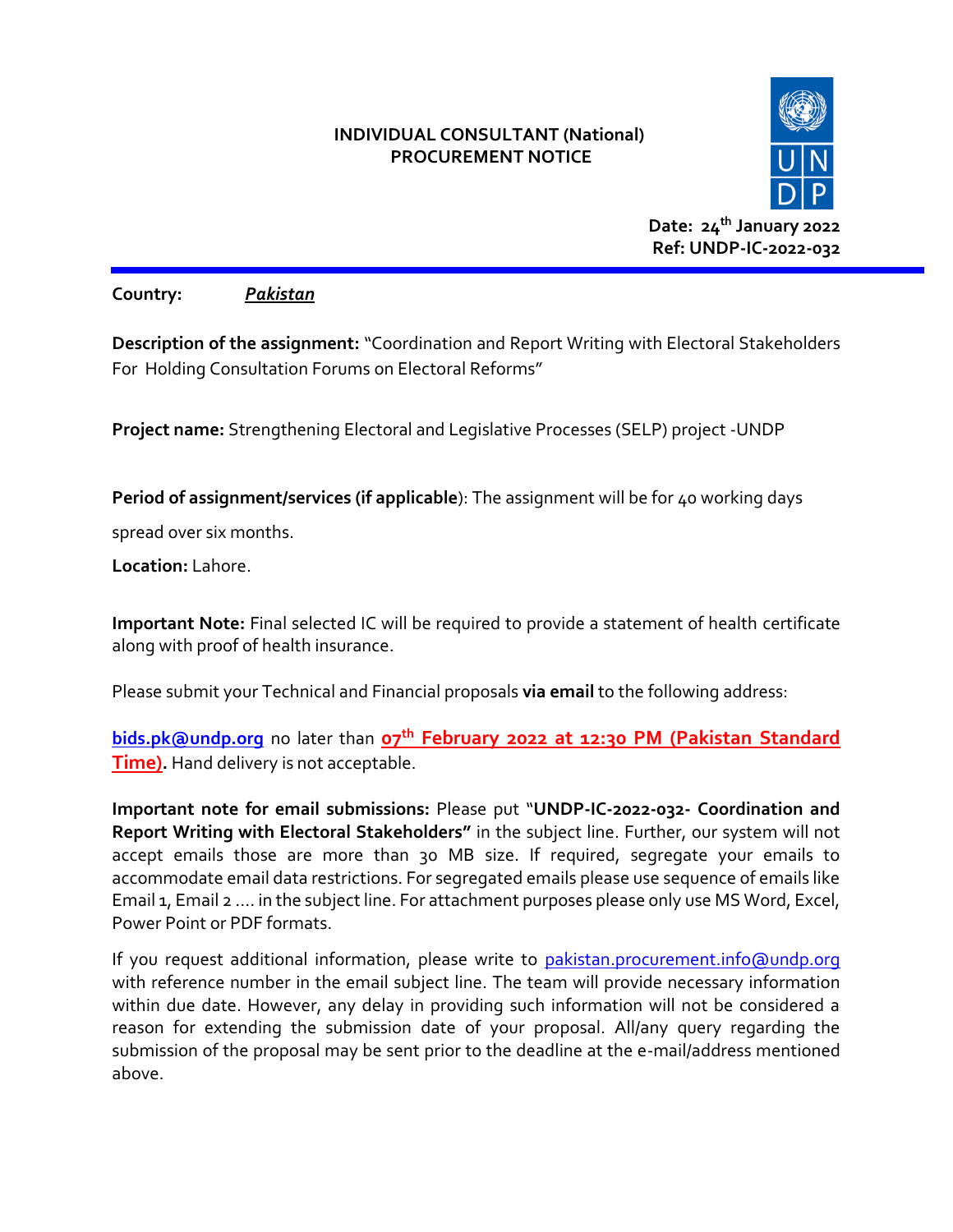## **Terms of Reference**

# **Engagement of Individual Consultant for Coordination and Report Writing with Electoral Stakeholders for Holding Consultation Forums on Electoral Reforms**

**A. Project Title:** Strengthening Electoral and Legislative Processes (SELP) project

### **B. Project Description**

UNDP is a key development partner supporting the Government of Pakistan in achieving its own development objectives as well as in working toward the internationally agreed Sustainable Development Goals (SDGs). UNDP promotes transformational change by fostering strategic partnerships with national counterparts with the federal, provincial and district governments, in addition to fostering partnerships with civil society, the private sector, and the local and international community. UNDP supports transformational change by providing technical assistance focusing on developing capacity within the national and local authorities, providing solutions with strong monitoring and evaluation tools, and delivering programs with maximum efficiency, transparency, and accountability.

One area of UNDP's work is in democratic governance, where we work to provide technical assistance to support the institutional development of the Election Commission of Pakistan (ECP), the Senate, the National and Provincial Assemblies. One focus of program activities is providing support to parliamentary committees, developing the capacity of the members and government officials to improve legislation, and the linkages with-in the government institutes and with the public. We also work closely with ECP to enhance their capacity to deliver its Strategic Plan, strengthen electoral laws and procedures and improve the engagement of citizens.

### **C. Description of Assignment**

The project is looking to engage an Individual Consultant (IC) having extensive experience in organizing, coordinating and report writing of consultative sessions and forums on democratic & legislative strengthening. A dynamic and highly skilled individual in the role of a report writer and coordinator is sought to support the organization of individual and consultation forums with electoral stakeholders such as political parties, civil society, media, and electoral technology and legal experts on electoral reforms and government legislations. The assignment also includes managing administrative arrangements and liaisoning with key stakeholders, especially political parties, members parliament, member provincial assemblies, polititions and civil society.

The activities envisaged under this ToR are expected to start from start-February till end-July 2022. The information dialogues/seminars can be organized virtually or in person, dependent on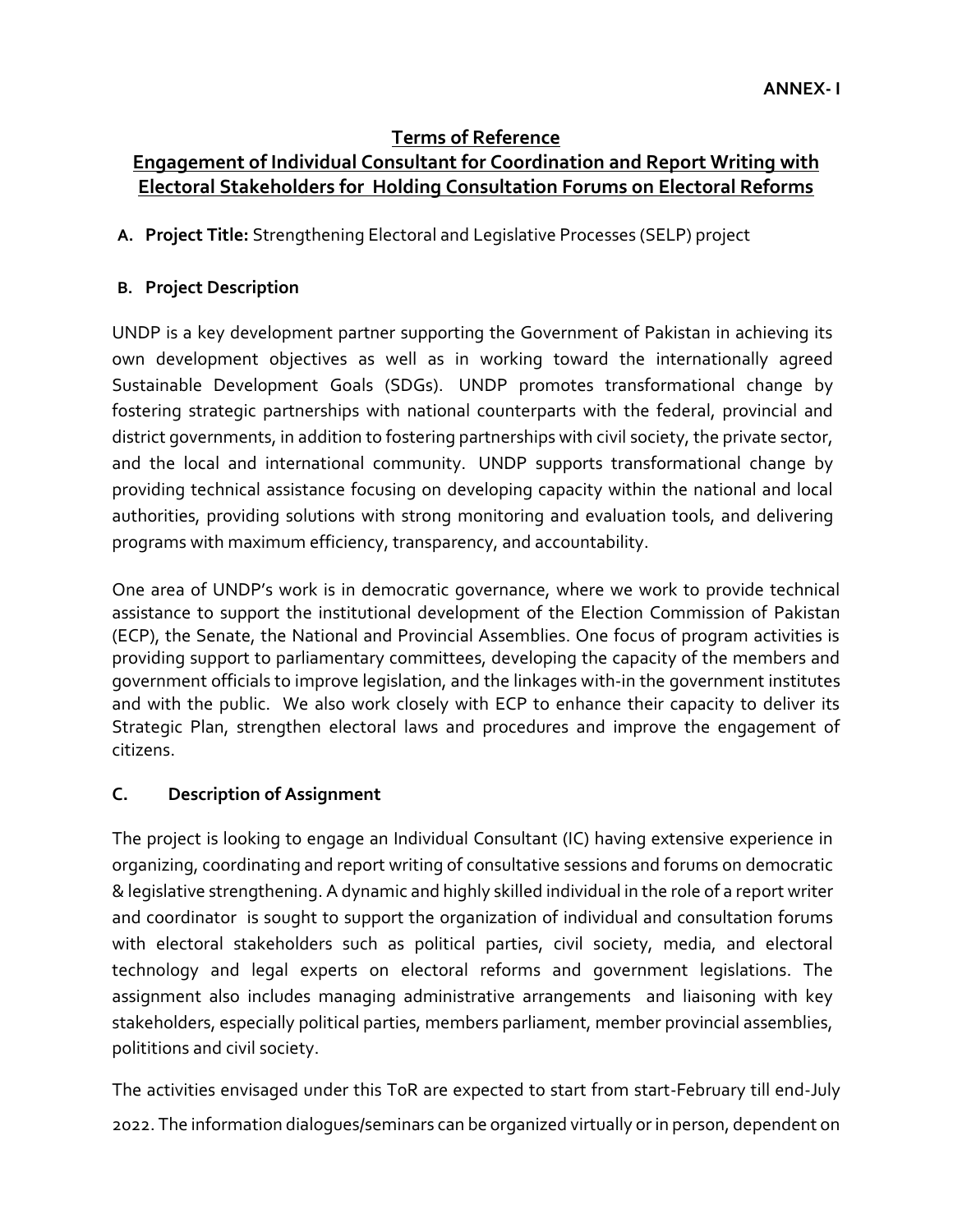the on-going COVID-19 pandemic. It is expected, however, that some meetings will be held in person.

#### **D. Scope of Work**

Under the supervision of the *Key Organiser* of consultative sessions/forums on electoral reforms, the report writer/coordinator will be responsible for organizing in perons or/and virtual sessions, coordination with stakeholdrs, drafting and finalizing the event reports in the given timeframe along with liasoning with stakeholders before and after each consultative session. The incumbent will consult the *Key Organiser* as well as UNDP for direction on content and methodologies of the reports.

### **E. Expected Outputs**

Major outputs of the assignment will be:

- 1. Propose and discuss reports' structure and format with the Key Organiser and UNDP
- 2. Research and review background materials
- 3. Research and review any presentations delivered at the consultation/awareness sessions
- 4. Corporate information through the discussion and consult external sources where needed
- 5. Draft and edit reports' text including any graphs/charts where needed
- 6. Consolidate annexures such as any publications, pictures, list of participants
- 7. Finalise the reports integrating any feedback from UNDP and ensuring accuracy and coherence in them
- 8. Prepare list of relevatnt stakeholders, prepare agenda, inivitaiton letters/emails and coordinate/communicate with them
- 9. Organize events either in person or virtual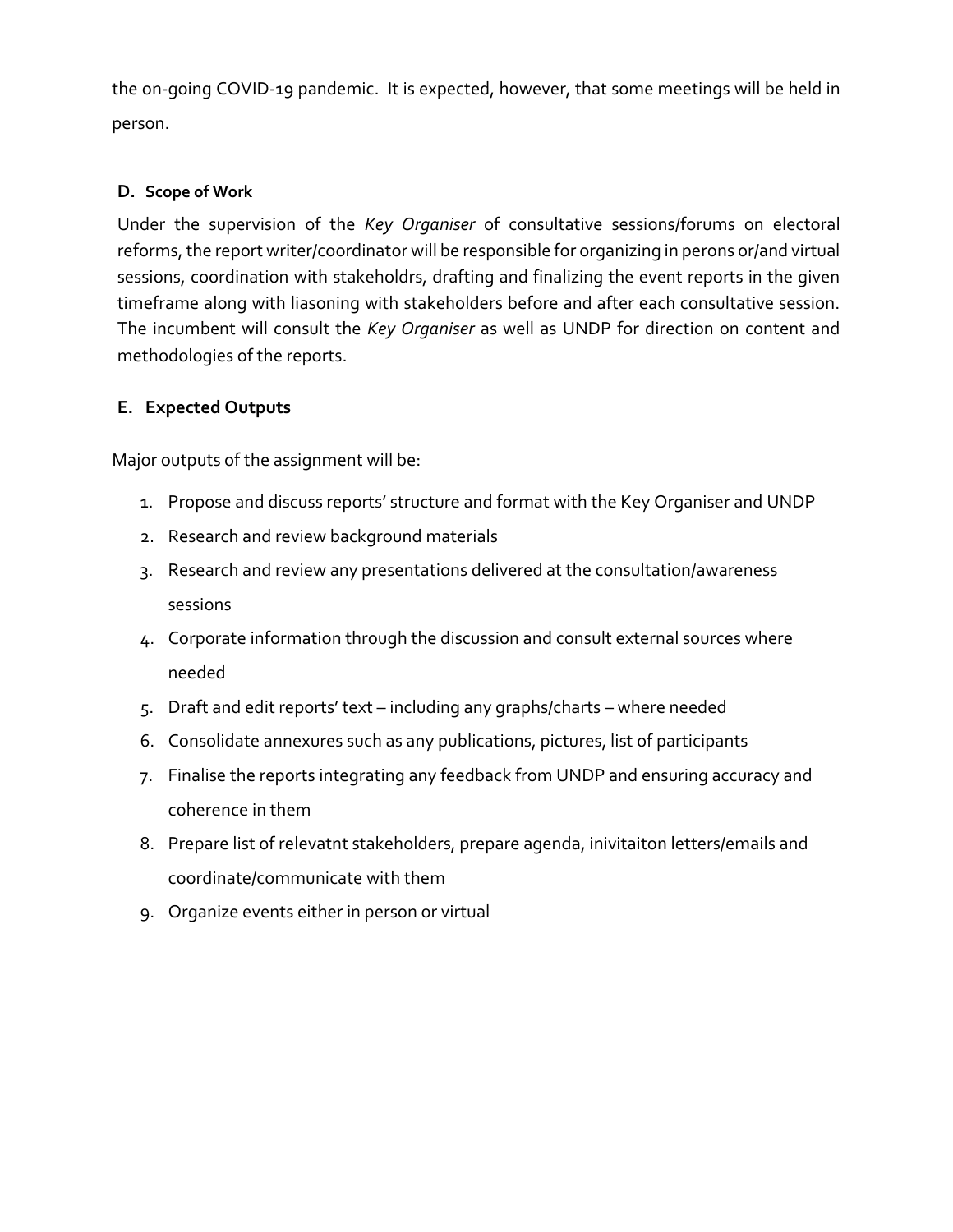### **F. Schedule of Payment**

Payment(s) will be made based on deliverables for the services rendered by the IC. All payments would be based on the financial proposal submitted by the applicant and agreed upon in the contract to be signed upon successful bidding. All event costs would be borne by UNDP, IC services are for coordination, organizing events and report writing. In case of any outstation national travel, UNDP will make necessary arrangements for boarding / lodging as per UNDP guidelines.

The financial proposal therefore include the amount of the assignment (per day).

| Sr.              | <b>Deliverables/ Outputs</b>                                           | % of            |
|------------------|------------------------------------------------------------------------|-----------------|
| <b>No</b>        |                                                                        | <b>Payments</b> |
| 1.               | Submission of consultation forum report with political parties leaders | 20%             |
|                  | and parliamentarian on electoral reforms                               |                 |
| 2.               | Submission of consultation forum report with civil society, media,     | 20%             |
|                  | electoral and technology expets including submission of Policy         |                 |
|                  | Recommendations Paper.                                                 |                 |
| $\overline{3}$ . | Submission of consultation forum report with politician and member     | 20%             |
|                  | of provincial assemblies on local government legislation               |                 |
| 4.               | Submission of consultation forum report with standing committees       | 20%             |
|                  | on local government legislation                                        |                 |
| 5.               | Submission of consultation forum report with civil society, media,     | 20%             |
|                  | electoral and legal expets including submission of Policy              |                 |
|                  | Recommendations Paper for local government legislation.                |                 |

### **G. Impact of Results**

Results of the individual and consultation forums with electoral stakeholders such as political parties, civil society, media, and electoral technology and legal experts on electoral reforms are presented in an improved and clearer way in the reports prepared by the individual.

### **H. Institutional Arrangement**

The duration of the contract will be from start-February till end-July 2022. The IC will work under the guidance of Political Lead Expert with and in coordination through the election team lead/SELP.

### **I. Duration of the Work:**

Consultancy will be for 40 (forty) working days spread over six months

### **J. Duty Station**

Lahore.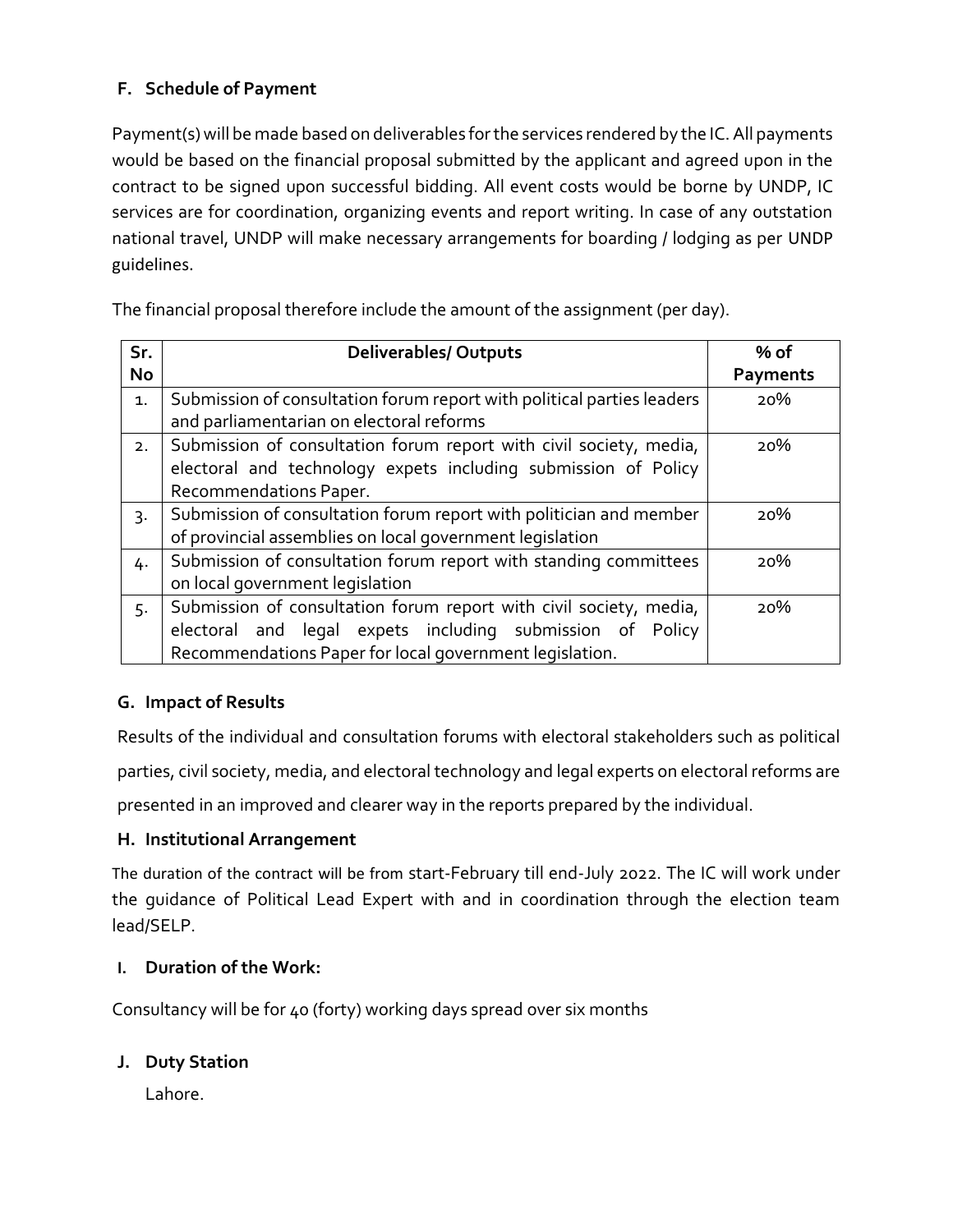### **K. Scope of Price Proposal and Schedule of Payments**

Consultant must send a financial proposal based on Lump Sum amount and the breakdown of this lump sum against each deliverable (including travel, per diems, and number of anticipated working days). Payments are based upon output, i.e. upon delivery of the services specified in the TOR. The output deliverable achieved report will be approved by the ARR, DGU-UNDP.

#### **Documents to be included when submitting the Proposals:**

The following documents are requested:

- a) Duly accomplished **Letter of Confirmation of Interest and Availability** using the template provided by UNDP;
- b) Proposal on how your qualifications and experience can lead towards the successful deliverable of this assignment within the required timeframe, and provide a brief methodology on how you will approach and conduct the assignment;
- c) Personal P11, indicating all past experiences from similar projects, as well as the contact details (email and telephone number) and at least three (3) professional references;
- d) **Brief description** of why the individual considers him/herself as the most suitable for the assignment, and a **methodology**, on how they will **approach** and complete the assignment;
- e) Financial Proposal that indicates the all-inclusive fixed total contract price, supported by a breakdown of costs, as per template provided.

#### **L. Underlying Mandatory Requirements**

The selected individual and its staff are expected to conform to the following mandatory requirements:

- Act in strict conformity to the laws of the country
- Not be affiliated or linked to any political party
- Maintain strict neutrality and refrain from any activities which could be interpreted as biased
- Act in accordance with the United Nations Code of Conduct

#### **M. Evaluation**

Individual consultants will be evaluated based on the following methodologies Cumulative analysis. The award of the contract should be made to the individual consultant whose offer has been evaluated and determined as:

- a) Responsive/compliant/ acceptable, and
- b) Having received the highest score out of a pre-determined set of weighted technical and financial criteria specific to the felicitation.
	- Qualification Criteria
	- Technical Criteria weight; [70%]
	- Financial Criteria weight; [30%]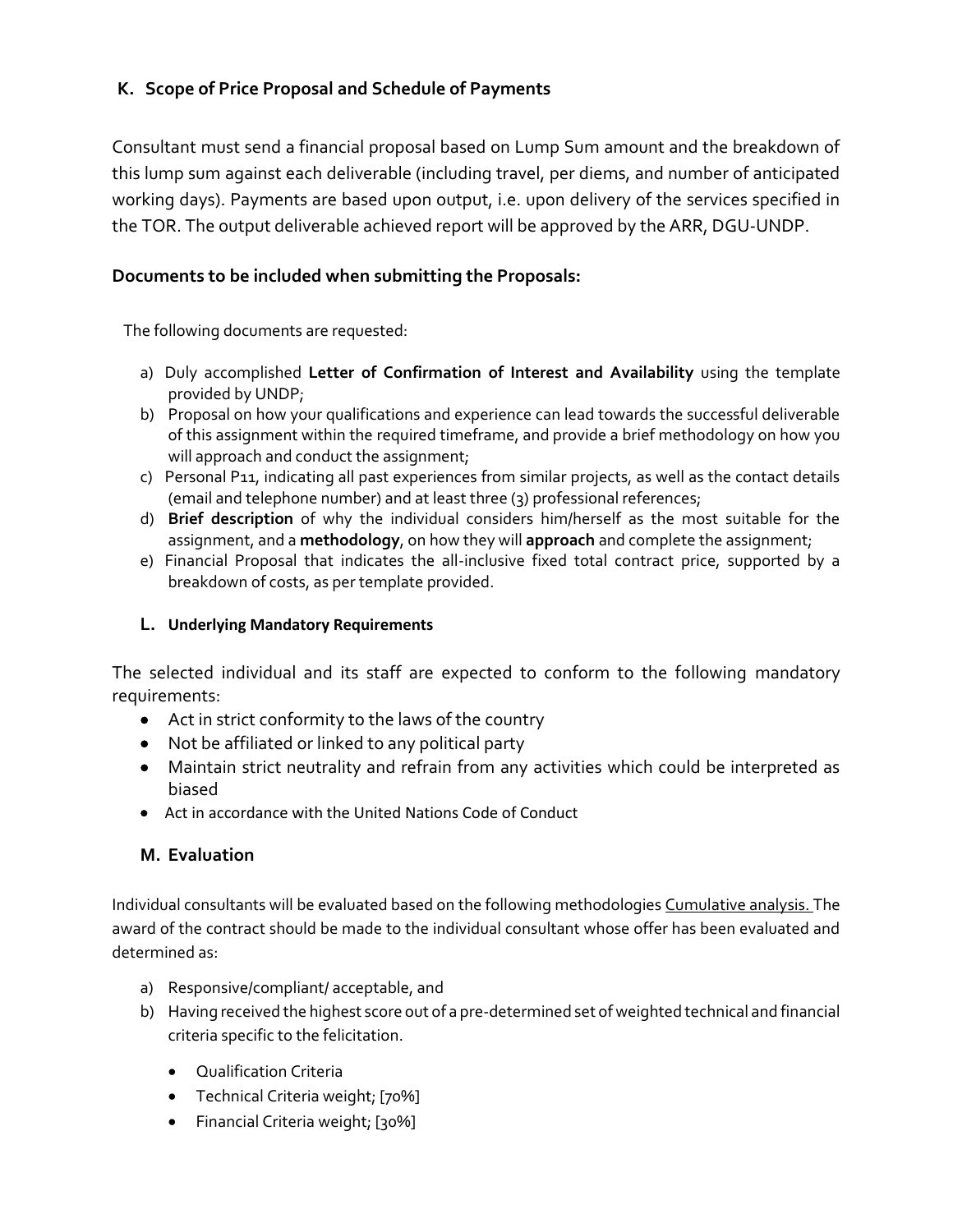Only candidates obtaining a minimum of 70% (49 out of 70) point would be considered for the financial evaluation.

|                                                                                                                     | Criteria                                                            | Weight | Max.  |  |
|---------------------------------------------------------------------------------------------------------------------|---------------------------------------------------------------------|--------|-------|--|
|                                                                                                                     |                                                                     |        | Point |  |
| <b>Qualification Criteria</b>                                                                                       |                                                                     |        |       |  |
| Minimum bachelor's degree                                                                                           |                                                                     |        |       |  |
| Minimum Experience - 10 years in organizing Consultation forums                                                     |                                                                     |        |       |  |
| with political parties, and other electoral stakeholders in governance,                                             |                                                                     |        |       |  |
| electoral and legislative processes                                                                                 |                                                                     |        |       |  |
| <b>Technical Evaluation Criteria</b>                                                                                |                                                                     |        |       |  |
| Minimum 10 years' demonstrated                                                                                      | experience in organizing                                            | 30     |       |  |
| consultation forums and report writing in the field of governance,                                                  |                                                                     |        |       |  |
| electoral reform processes, parliamentary practices in lawmaking,<br>political parties, and a closely related field |                                                                     |        |       |  |
| Background of working with development organizations and                                                            |                                                                     |        |       |  |
| government counterparts at policy making level                                                                      | 15                                                                  |        |       |  |
| Proposed Methodology                                                                                                |                                                                     |        |       |  |
| <b>Financial</b>                                                                                                    |                                                                     | 30     |       |  |
| <b>Total score</b>                                                                                                  | Technical score 70+30 Financial                                     |        |       |  |
| <b>Weight per Technical Competence</b>                                                                              |                                                                     |        |       |  |
| Weak: Below 70%                                                                                                     | The individual consultant has demonstrated a WEAK capacity for the  |        |       |  |
|                                                                                                                     | analyzed competence                                                 |        |       |  |
| Satisfactory: 70-75%                                                                                                | The individual consultant has demonstrated a SATISFACTORY capacity  |        |       |  |
|                                                                                                                     | for the analyzed competence                                         |        |       |  |
| Good: 76-85%                                                                                                        | The individual consultant has demonstrated a GOOD capacity for the  |        |       |  |
|                                                                                                                     | analyzed competence                                                 |        |       |  |
| Very Good: 86-95%                                                                                                   | The individual consultant has demonstrated a VERY GOOD capacity for |        |       |  |
|                                                                                                                     | the analyzed competence                                             |        |       |  |
| The individual consultant has demonstrated an OUTSTANDING capacity<br>Outstanding: 96-100%                          |                                                                     |        |       |  |
|                                                                                                                     | for the analyzed competence                                         |        |       |  |

#### **ANNEX**

- **ANNEX 1- TERMS OF REFERENCES (TOR)**
- **ANNEX 2- INDIVIDUAL CONSULTANT GENERAL TERMS AND CONDITIONS**
- **ANNEX 3- PROPOSAL SUBMISSION FORM**
- **ANNEX 4- OFFEROR'S LETTER TO UNDP**
- **ANNEX 5- FINANCIAL PROPOSAL**
- **ANNEX 6-P11 Form**
- **ANNEX 7- Statement of Good Health**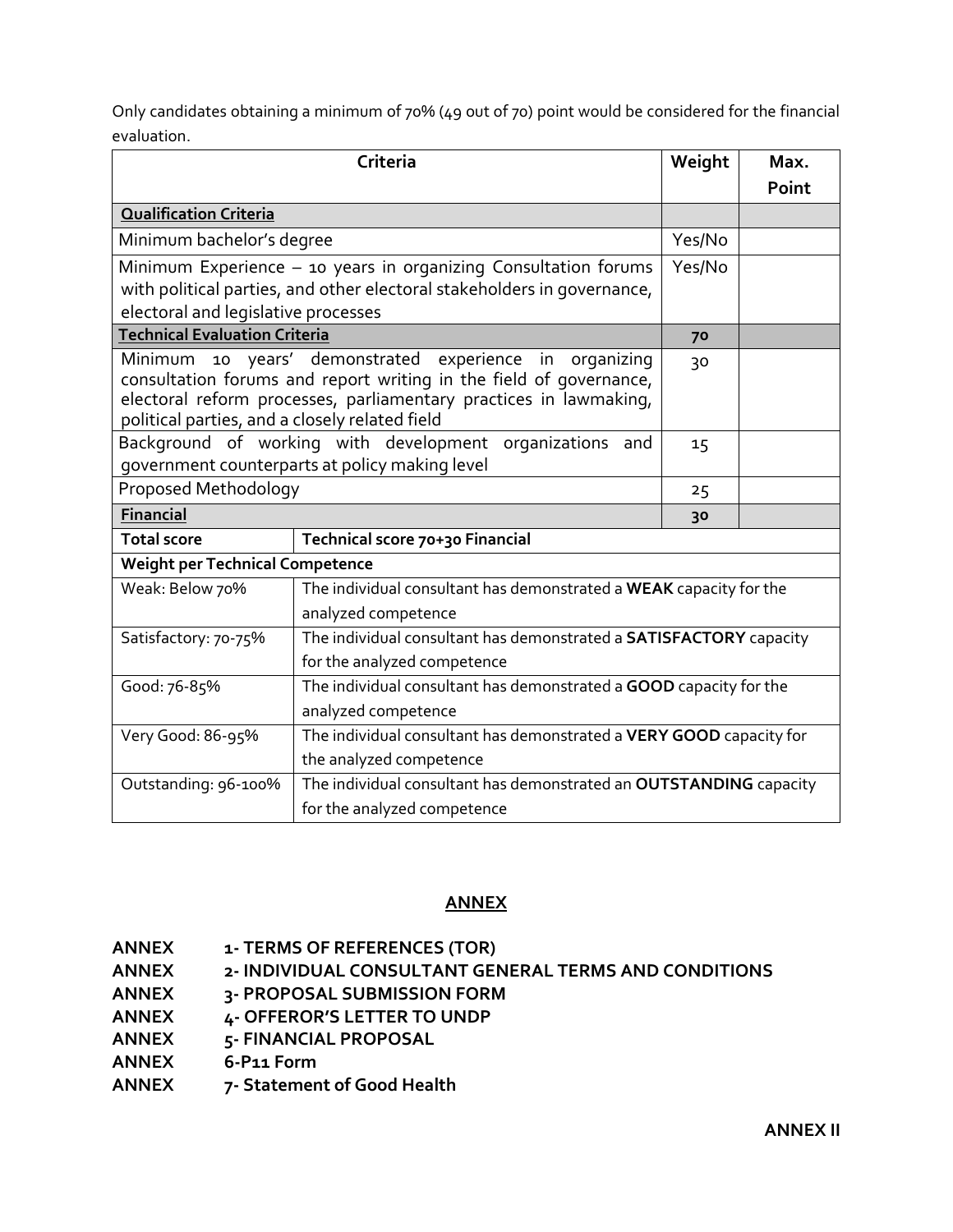### **G E N E R A L C O N D I T I O N S O F C O N T R A C T FOR THE SERVICES OF INDIVIDUAL CONTRACTORS**

1. **LEGAL STATUS**: The Individual contractor shall have the legal status of an independent contractor vis-à-vis the United Nations Development Programme (UNDP), and shall not be regarded, for any purposes, as being either a "staff member" of UNDP, under the UN' Staff Regulations and Rules, or an "official" of UNDP, for purposes of the Convention on the Privileges and Immunities of the United Nations, adopted by the General Assembly of the United Nations on 13 February 1946. Accordingly, nothing within or relating to the Contract shall establish the relationship of employer and employee, or of principal and agent, between UNDP and the Individual contractor. The officials, representatives, employees or subcontractors of UNDP and of the Individual contractor, if any, shall not be considered in any respect as being the employees or agents of the other, and UNDP and the Individual contractor shall be solely responsible for all claims arising out of or relating to its engagement of such persons or entities.

2**. STANDARDS OF CONDUCT**: In General: The Individual contractor shall neither seek nor accept instructions from any authority external to UNDP in connection with the performance of its obligations under the Contract. Should any authority external to UNDP seek to impose any instructions on the Contract regarding the Individual contractor's performance under the Contract, the Individual contractor shall promptly notify UNDP and shall provide all reasonable assistance required by UNDP. The Individual contractor shall not take any action in respect of its performance of the Contract or otherwise related to its obligations under the Contract that may adversely affect the interests of UNDP, and the Individual contractor shall perform its obligations under the Contract with the fullest regard to the interests of UNDP. The Individual contractor warrants that it has not and shall not offer any direct or indirect benefit arising from or related to the performance of the Contract or the award thereof to any representative, official, employee or other agent of UNDP. The Individual contractor shall comply with all laws, ordinances, rules and regulations bearing upon the performance of its obligations under the Contract. In the performance of the Contract the Individual contractor shall comply with the standards of conduct set in the Secretary General's Bulletin ST/SGB/2002/9 of 18 June 2002, entitled "Regulations Governing the Status, Basic Rights and Duties of Officials other than Secretariat Officials, and Expert on Mission". The individual contractor must comply with all Security Directives issued by UNDP. Failure to comply with such security directives is grounds for termination of the Individual contractor for cause.

Prohibition of Sexual Exploitation and Abuse: In the performance of the Contract, the Individual contractor shall comply with the standards of conduct set forth in the Secretary-General's bulletin ST/SGB/2003/13 of 9 October 2003, concerning "Special measures for protection from sexual exploitation and sexual abuse". In particular, the Individual contractor shall not engage in any conduct that would constitute sexual exploitation or sexual abuse, as defined in that bulletin. The Individual contractor acknowledges and agrees that any breach of any of the provisions hereof shall constitute a breach of an essential term of the Contract, and, in addition to any other legal rights or remedies available to any person, shall give rise to grounds for termination of the Contract. In addition, nothing herein shall limit the right of UNDP to refer any alleged breach of the foregoing standards of conduct to the relevant national authorities for appropriate legal action.

3**. TITLE RIGHTS, COPYRIGHTS, PATENTS AND OTHER PROPRIETARY RIGHTS**: Title to any equipment and supplies that may be furnished by UNDP to the Individual contractor for the performance of any obligations under the Contract shall rest with UNDP, and any such equipment shall be returned to UNDP at the conclusion of the Contract or when no longer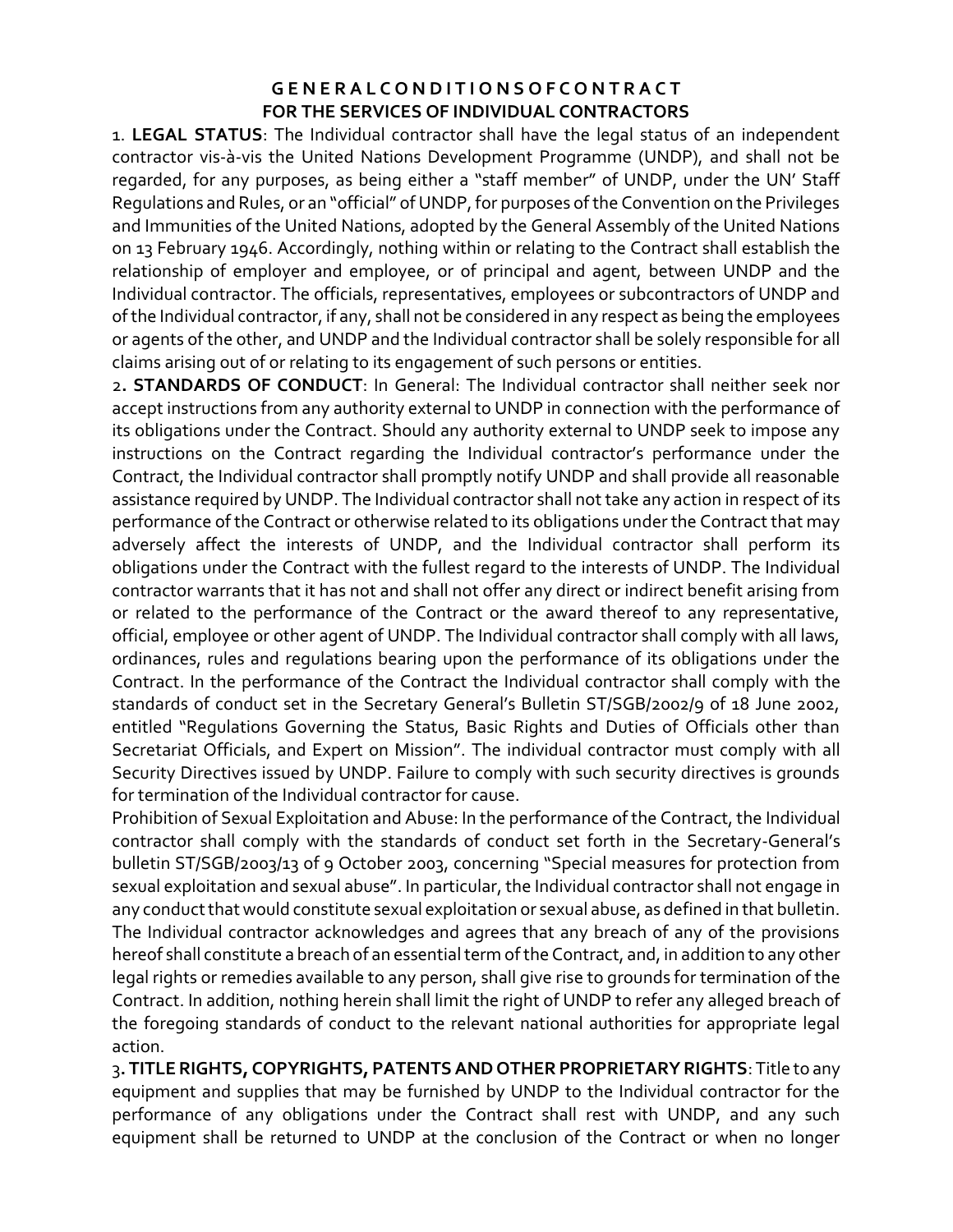needed by the Individual contractor. Such equipment, when returned to UNDP, shall be in the same condition as when delivered to the Individual contractor, subject to normal wear and tear, and the Individual contractor shall be liable to compensate UNDP for any damage or degradation of the equipment that is beyond normal wear and tear.

UNDP shall be entitled to all intellectual property and other proprietary rights, including, but not limited to, patents, copyrights and trademarks, with regard to products, processes, inventions, ideas, know-how or documents and other materials which the Individual contractor has developed for UNDP under the Contract and which bear a direct relation to or are produced or prepared or collected in consequence of, or during the course of, the performance of the Contract, and the Individual contractor acknowledges and agrees that such products, documents and other materials constitute works made for hire for UNDP. However, to the extent that any such intellectual property or other proprietary rights consist of any intellectual property or other proprietary rights of the Individual contractor: (a) that pre-existed the performance by the Individual contractor of its obligations under the Contract, or (b) that the Individual contractor may develop or acquire, or may have developed or acquired, independently of the performance of its obligations under the Contract, UNDP does not and shall not claim any ownership interest thereto, and the Individual contractor grants to UNDP a perpetual licence to use such intellectual property or other proprietary right solely for the purposes of and in accordance with the requirements of the Contract. At the request of UNDP, the Individual contractor shall take all necessary steps, execute all necessary documents and generally assist in securing such proprietary rights and transferring or licensing them to UNDP in compliance with the requirements of the applicable law and of the Contract. Subject to the foregoing provisions, all maps, drawings, photographs, mosaics, plans, reports, estimates, recommendations, documents and all other data compiled by or received by the Individual contractor under the Contract shall be the property of UNDP, shall be made available for use or inspection by UNDP at reasonable times and in reasonable places, shall be treated as confidential and shall be delivered only to UNDP authorized officials on completion of work under the Contract

4. **CONFIDENTIAL NATURE OF DOCUMENTS AND INFORMATION**: Information and data that are considered proprietary by either UNDP or the Individual contractor or that are delivered or disclosed by one of them ("Discloser") to the other ("Recipient") during the course of performance of the Contract, and that are designated as confidential ("Information"), shall be held in confidence and shall be handled as follows. The Recipient of such Information shall use the same care and discretion to avoid disclosure, publication or dissemination of the Discloser's Information as it uses with its own similar information that it does not wish to disclose, publish or disseminate, and the Recipient may otherwise use the Discloser's Information solely for the purpose for which it was disclosed. The Recipient may disclose confidential Information to any other party with the Discloser's prior written consent, as well as to the Recipient's employees, officials, representatives and agents who have a need to know such confidential Information solely for purposes of performing obligations under the Contract. Subject to and without any waiver of the privileges and immunities of UNDP, the Individual contractor may disclose Information to the extent required by law, *provided that* the Individual contractor will give UNDP sufficient prior notice of a request for the disclosure of Information in order to allow UNDP to have a reasonable opportunity to take protective measures or such other action as may be appropriate before any such disclosure is made. UNDP may disclose Information to the extent as required pursuant to the Charter of the United Nations, resolutions or regulations of the General Assembly or its other governing bodies, or rules promulgated by the Secretary-General.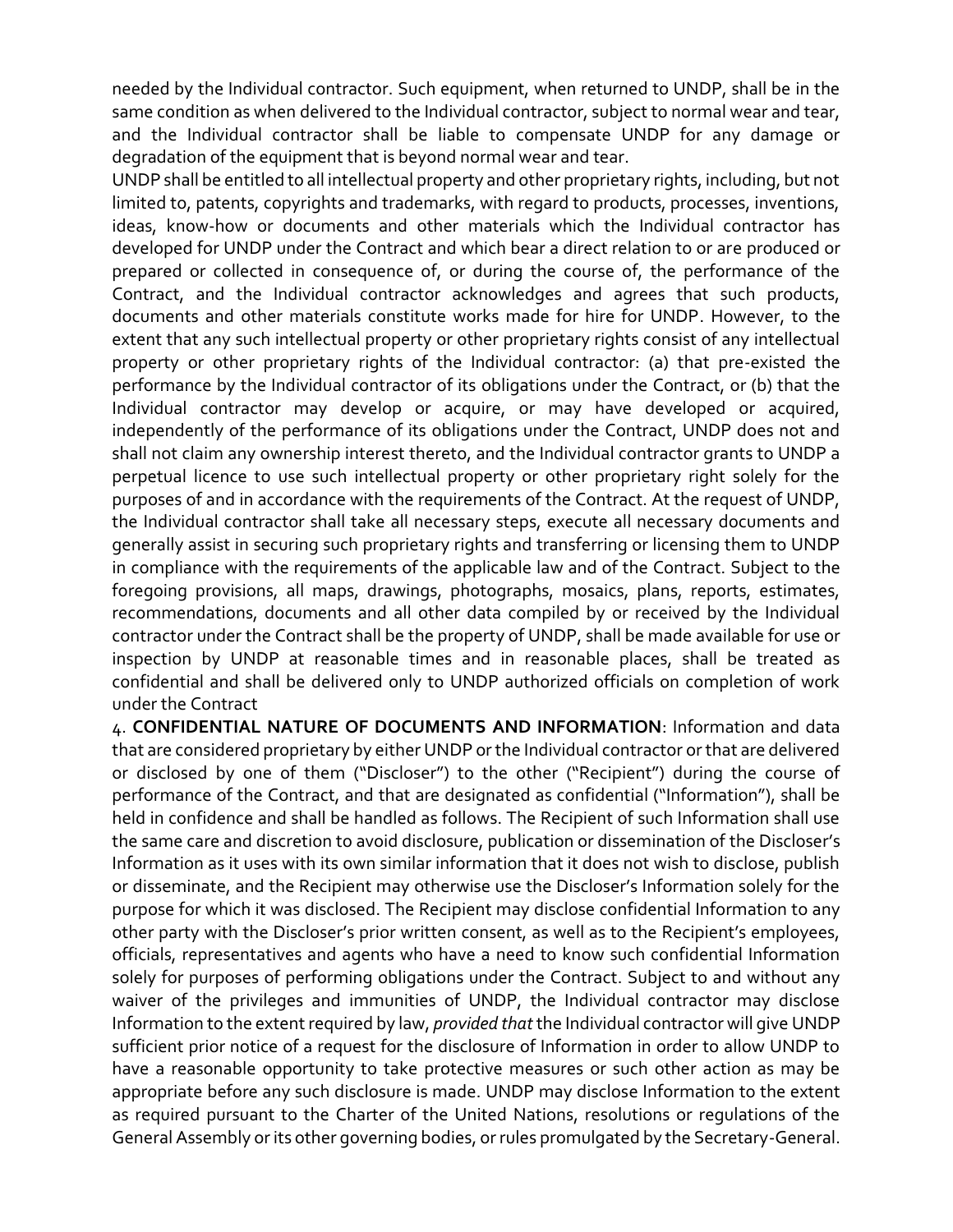The Recipient shall not be precluded from disclosing Information that is obtained by the Recipient from a third party without restriction, is disclosed by the Discloser to a third party without any obligation of confidentiality, is previously known by the Recipient, or at any time is developed by the Recipient completely independently of any disclosures hereunder. These obligations and restrictions of confidentiality shall be effective during the term of the Contract, including any extension thereof, and, unless otherwise provided in the Contract, shall remain effective following any termination of the Contract.

5. **TRAVEL, MEDICAL CLEARANCE AND SERVICE INCURRED DEATH, INJURY OR ILLNESS**: If the Individual contractor is required by UNDP to travel beyond commuting distance from the Individual contractor's usual place of residence, and upon prior written agreement, such travel shall be at the expense of UNDP. Such travel shall be at economy care when by air.

UNDP may require the Individual contractor to submit a Statement of Good Health from a recognized physician prior to commencement of work in any offices or premises of UNDP or before engaging in any travel required by UNDP or connected with the performance of the Contract. The Individual contractor shall provide such a Statement of Good Health as soon as practicable following such request, and prior to engaging in any such travel, and the Individual contractor warrants the accuracy of any such Statement, including, but not limited to, confirmation that the Individual contractor has been fully informed regarding the requirements for inoculations for the country or countries to which travel may be authorized.

In the event of the death, injury or illness of the Individual contractor which is attributable to the performance of services on behalf of UNDP under the terms of the Contract while the Individual contractor is traveling at UNDP expense or is performing any services under the Contract in any offices or premises of UNDP, the Individual contractor or the Individual contractor's dependants, as appropriate, shall be entitled to compensation equivalent to that provided under the UNDP insurance policy, available upon request.

6. **PROHIBITION ON ASSIGNMENT; MODIFICATIONS**: The Individual contractor may not assign, delegate, transfer, pledge or make any other disposition of the Contract, of any part thereof, or of any of the rights, claims or obligations under the Contract except with the prior written authorization of UNDP, and any attempt to do so shall be null and void. The terms or conditions of any supplemental undertakings, licences or other forms of Contract concerning any goods or services to be provided under the Contract shall not be valid and enforceable against UNDP nor in any way shall constitute an Contract by UNDP thereto, unless any such undertakings, licences or other forms of Contract are the subject of a valid written undertaking by UNDP. No modification or change in the Contract shall be valid and enforceable against UNDP unless provided by means of a valid written amendment to the Contract signed by the Individual contractor and an authorized official or appropriate contracting authority of UNDP.

7. **SUBCONTRACTORS**: In the event that the Individual contractor requires the services of subcontractors to perform any obligations under the Contract, the Individual contractor shall obtain the prior written approval of UNDP for any such subcontractors. UNDP may, in its sole discretion, reject any proposed subcontractor or require such subcontractor's removal without having to give any justification therefore, and such rejection shall not entitle the Individual contractor to claim any delays in the performance, or to assert any excuses for the nonperformance, of any of its obligations under the Contract. The Individual contractor shall be solely responsible for all services and obligations performed by its subcontractors. The terms of any subcontract shall be subject to, and shall be construed in a manner that is fully in accordance with, all of the terms and conditions of the Contract.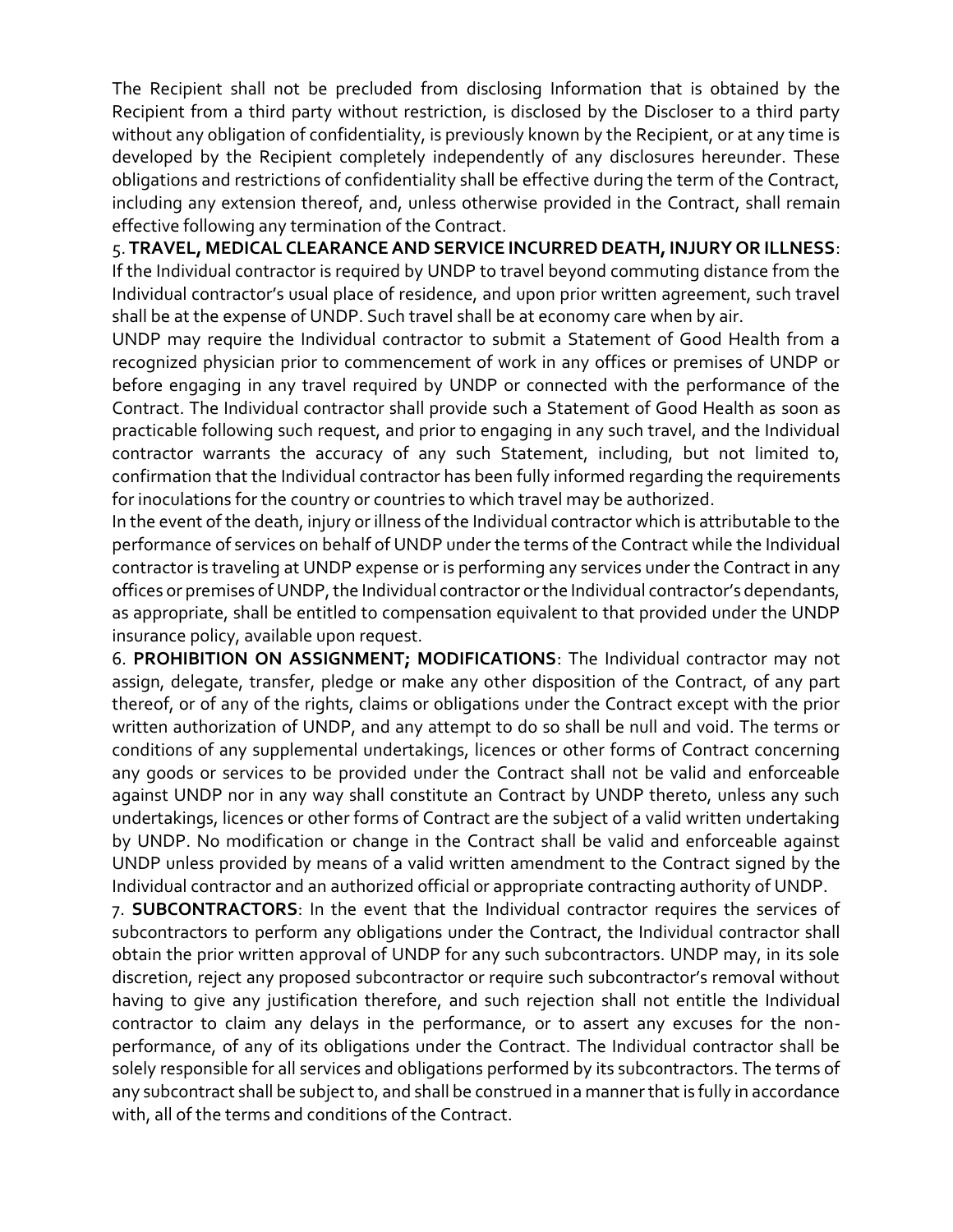8. **USE OF NAME, EMBLEM OR OFFICIAL SEAL OF THE UNITED NATIONS**: The Individual contractor shall not advertise or otherwise make public for purposes of commercial advantage or goodwill that it has a contractual relationship with UNDP, nor shall the Individual contractor, in any manner whatsoever, use the name, emblem or official seal of UNDP, or any abbreviation of the name of UNDP, in connection with its business or otherwise without the written permission of UNDP.

9. **INDEMNIFICATION**: The Individual contractor shall indemnify, defend, and hold and save harmless UNDP, and its officials, agents and employees, from and against all suits, proceedings, claims, demands, losses and liability of any kind or nature, including, but not limited to, all litigation costs and expenses, attorney's fees, settlement payments and damages, based on, arising from, or relating to: (a) allegations or claims that the use by UNDP of any patented device, any copyrighted material or any other goods or services provided to UNDP for its use under the terms of the Contract, in whole or in part, separately or in combination, constitutes an infringement of any patent, copyright, trademark or other intellectual property right of any third party; or (b) any acts or omissions of the Individual contractor , or of any subcontractor or anyone directly or indirectly employed by them in the performance of the Contract, which give rise to legal liability to anyone not a party to the Contract, including, without limitation, claims and liability in the nature of a claim for workers' compensation.

10**. INSURANCE**: The Individual contractor shall pay UNDP promptly for all loss, destruction or damage to the property of UNDP caused by the Individual contractor, or of any subcontractor, or anyone directly or indirectly employed by them in the performance of the Contract. The Individual contractor shall be solely responsible for taking out and for maintaining adequate insurance required to meet any of its obligations under the Contract, as well as for arranging, at the Individual contractor 's sole expense, such life, health and other forms of insurance as the Individual contractor may consider to be appropriate to cover the period during which the Individual contractor provides services under the Contract. The Individual contractor acknowledges and agrees that none of the insurance arrangements the Individual contractor may make shall, in any way, be construed to limit the Individual contractor's liability arising under or relating to the Contract.

11. **ENCUMBRANCES AND LIENS**: The Individual contractor shall not cause or permit any lien, attachment or other encumbrance by any person to be placed on file or to remain on file in any public office or on file with UNDP against any monies due to the Individual contractor or to become due for any work donor or against any goods supplied or materials furnished under the Contract, or by reason of any other claim or demand against the Individual contractor.

12. **FORCE MAJEURE; OTHER CHANGES IN CONDITIONS**: In the event of and as soon as possible after the occurrence of any cause constituting *force majeure*, the Individual contractor shall give notice and full particulars in writing to UNDP of such occurrence or cause if the Individual contractor is thereby rendered unable, wholly or in part, to perform its obligations and meet its responsibilities under the Contract. The Individual contractor shall also notify UNDP of any other changes in conditions or the occurrence of any event, which interferes or threatens to interfere with its performance of the Contract. Not more than fifteen (15) days following the provision of such notice of *force majeure* or other changes in conditions or occurrence, the Individual contractor shall also submit a statement to UNDP of estimated expenditures that will likely be incurred for the duration of the change in conditions or the event. On receipt of the notice or notices required hereunder, UNDP shall take such action as it considers, in its sole discretion, to be appropriate or necessary in the circumstances, including the granting to the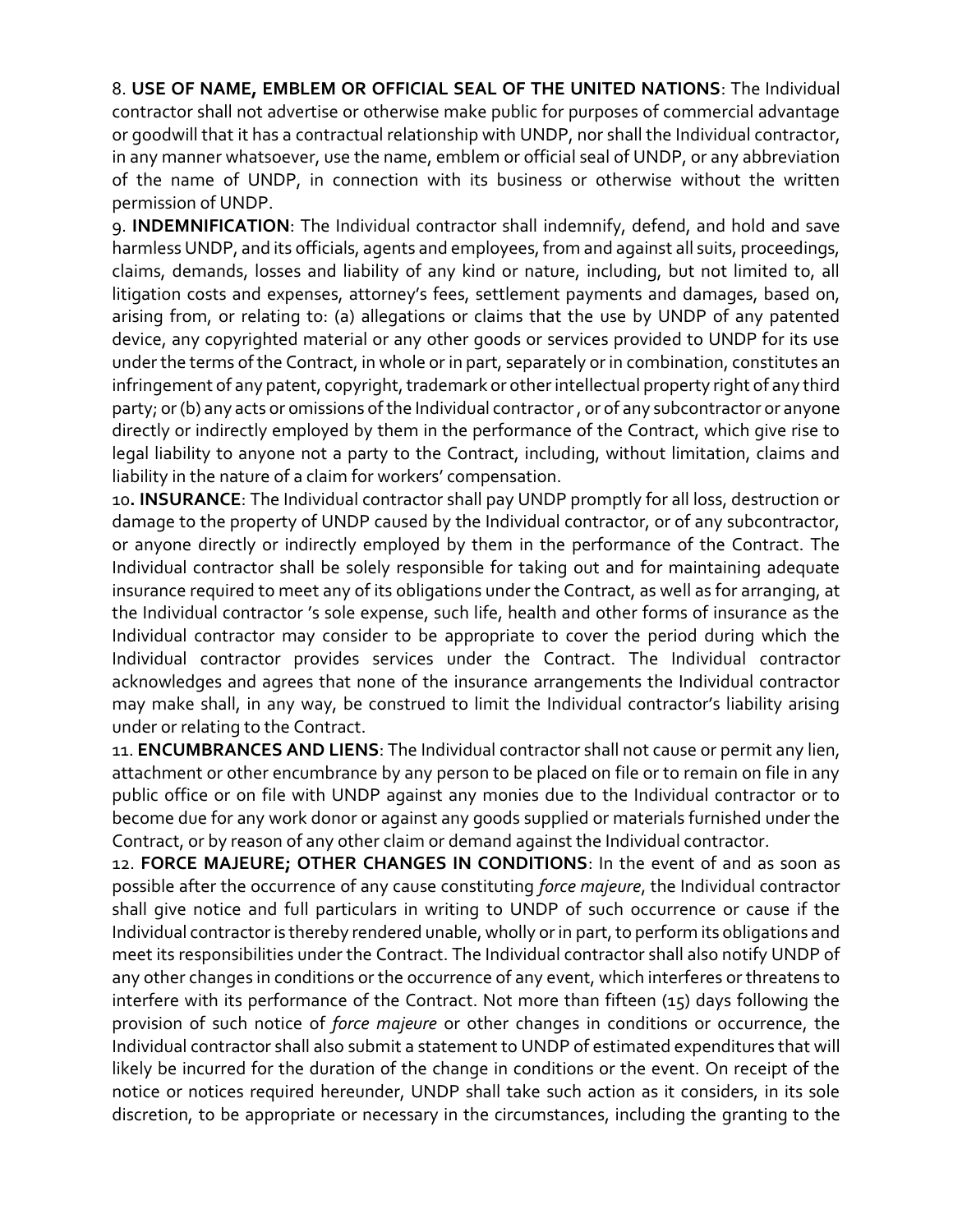Individual contractor of a reasonable extension of time in which to perform any obligations under the Contract.

In the event of and as soon as possible after the occurrence of any cause constituting *force majeure*, the Individual contractor shall give notice and full particulars in writing to UNDP of such occurrence or cause if the Individual contractor is thereby rendered unable, wholly or in part, to perform its obligations and meet its responsibilities under the Contract. The Individual contractor shall also notify UNDP of any other changes in conditions or the occurrence of any event, which interferes or threatens to interfere with its performance of the Contract. Not more than fifteen (15) days following the provision of such notice of *force majeure* or other changes in conditions or occurrence, the Individual contractor shall also submit a statement to UNDP of estimated expenditures that will likely be incurred for the duration of the change in conditions or the event. On receipt of the notice or notices required hereunder, UNDP shall take such action as it considers, in its sole discretion, to be appropriate or necessary in the circumstances, including the granting to the Individual contractor of a reasonable extension of time in which to perform any obligations under the Contract.

*Force majeure* as used herein means any unforeseeable and irresistible act of nature, any act of war (whether declared or not), invasion, revolution, insurrection, or any other acts of a similar nature or force, *provided that* such acts arise from causes beyond the control and without the fault or negligence of the Individual contractor. The Individual contractor acknowledges and agrees that, with respect to any obligations under the Contract that the Individual contractor must perform in or for any areas in which UNDP is engaged in, preparing to engage in, or disengaging from any peacekeeping, humanitarian or similar operations, any delay or failure to perform such obligations arising from or relating to harsh conditions within such areas or to any incidents of civil unrest occurring in such areas shall not, in and of itself, constitute *force majeure*  under the Contract

13. **TERMINATION**: Either party may terminate the Contract, in whole or in part, upon giving written notice to the other party. The period of notice shall be five  $(5)$  days in the case of Contracts for a total period of less than two (2) months and fourteen (14) days in the case of contracts for a longer period. The initiation of conciliation or arbitral proceedings, as provided below, shall not be deemed to be a "cause" for or otherwise to be in itself a termination of the Contract. UNDP may, without prejudice to any other right or remedy available to it, terminate the Contract forthwith in the event that: (a) the Individual contractor is adjudged bankrupt, or is liquidated, or becomes insolvent, applies for moratorium or stay on any payment or repayment obligations, or applies to be declared insolvent; (b) the Individual contractor is granted a moratorium or a stay or is declared insolvent; the Individual contractor makes an assignment for the benefit of one or more of its creditors; (c) a Receiver is appointed on account of the insolvency of the Individual contractor ; (d) the Individual contractor offers a settlement in lieu of bankruptcy or receivership; or (e) UNDP reasonably determines that the Individual contractor has become subject to a materially adverse change in its financial condition that threatens to endanger or otherwise substantially affect the ability of the Individual contractor to perform any of its obligations under the Contract.

In the event of any termination of the Contract, upon receipt of notice of termination by UNDP, the Individual contractor shall, except as may be directed by UNDP in the notice of termination or otherwise in writing: (a) take immediate steps to bring the performance of any obligations under the Contract to a close in a prompt and orderly manner, and in doing so, reduce expenses to a minimum; (b) refrain from undertaking any further or additional commitments under the Contract as of and following the date of receipt of such notice; (c) deliver all completed or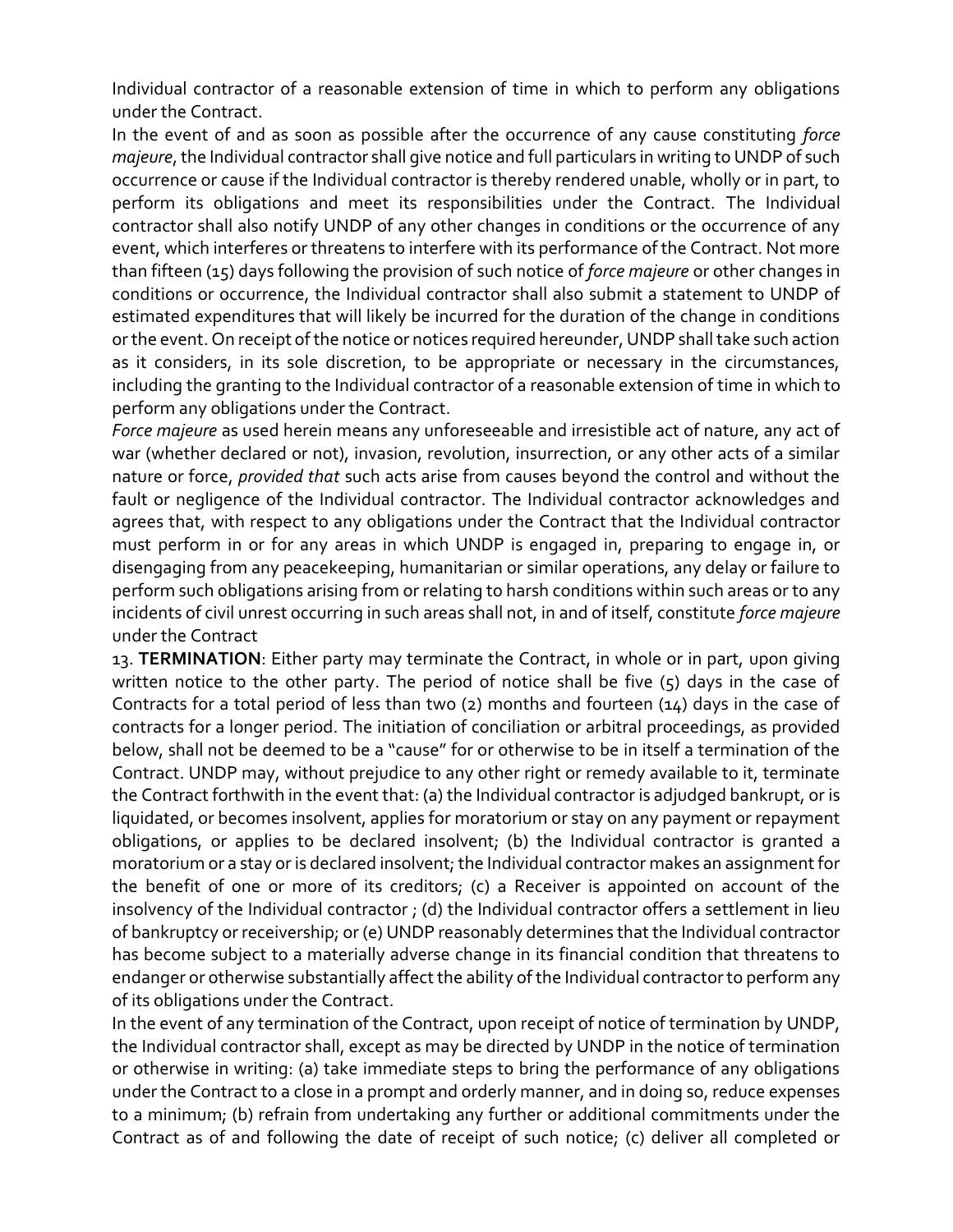partially completed plans, drawings, information and other property that, if the Contract had been completed, would be required to be furnished to UNDP thereunder; (d) complete performance of the work not terminated; and (e) take any other action that may be necessary, or that UNDP may direct in writing, for the protection and preservation of any property, whether tangible or intangible, related to the Contract that is in the possession of the Individual contractor and in which UNDP has or may be reasonably expected to acquire an interest.

In the event of any termination of the Contract, UNDP shall only be liable to pay the Individual contractor compensation on a pro rata basis for no more than the actual amount of work performed to the satisfaction of UNDP in accordance with the requirements of the Contract. Additional costs incurred by UNDP resulting from the termination of the Contract by the Individual contractor may be withheld from any amount otherwise due to the Individual contractor from UNDP..

14. **NON-EXCLUSIVITY**: UNDP shall have no obligation respecting, and no limitations on, its right to obtain goods of the same kind, quality and quantity, or to obtain any services of the kind described in the Contract, from any other source at any time.

15. **TAXATION:** Article II, section 7, of the Convention on the Privileges and Immunities of the United Nations provides, *inter alia*, that the United Nations, including its subsidiary organs, is exempt from all direct taxes, except charges for public utility services, and is exempt from customs restrictions, duties and charges of a similar nature in respect of articles imported or exported for its official use. In the event any governmental authority refuses to recognize the exemptions of the United Nations from such taxes, restrictions, duties or charges, the Individual contractor shall immediately consult with UNDP to determine a mutually acceptable procedure. UNDP shall have no liability for taxes, duties or other similar charges payable by the Individual contractor in respect of any amounts paid to the Individual contractor under this Contract, and the Individual contractor acknowledges that UNDP will not issue any statements of earnings to the Individual contractor in respect of any such payments.

16. **AUDITS AND INVESTIGATIONS**: Each invoice paid by UNDP shall be subject to a postpayment audit by auditors, whether internal or external, of UNDP or by other authorized and qualified agents of UNDP at any time during the term of the Contract and for a period of two (2) years following the expiration or prior termination of the Contract. UNDP shall be entitled to a refund from the Individual contractor for any amounts shown by such audits to have been paid by UNDP other than in accordance with the terms and conditions of the Contract.

The Individual contractor acknowledges and agrees that, from time to time, UNDP may conduct investigations relating to any aspect of the Contract or the award thereof, the obligations performed under the Contract, and the operations of the Individual contractor generally relating to performance of the Contract. The right of UNDP to conduct an investigation and the Individual contractor's obligation to comply with such an investigation shall not lapse upon expiration or prior termination of the Contract. The Individual contractor shall provide its full and timely cooperation with any such inspections, post-payment audits or investigations. Such cooperation shall include, but shall not be limited to, the Individual contractor's obligation to make available its personnel and any relevant documentation for such purposes at reasonable times and on reasonable conditions and to grant to UNDP access to the Individual contractor's premises at reasonable times and on reasonable conditions in connection with such access to the Individual contractor's personnel and relevant documentation. The Individual contractor shall require its agents, including, but not limited to, the Individual contractor's attorneys, accountants or other advisers, to reasonably cooperate with any inspections, post-payment audits or investigations carried out by UNDP hereunder.